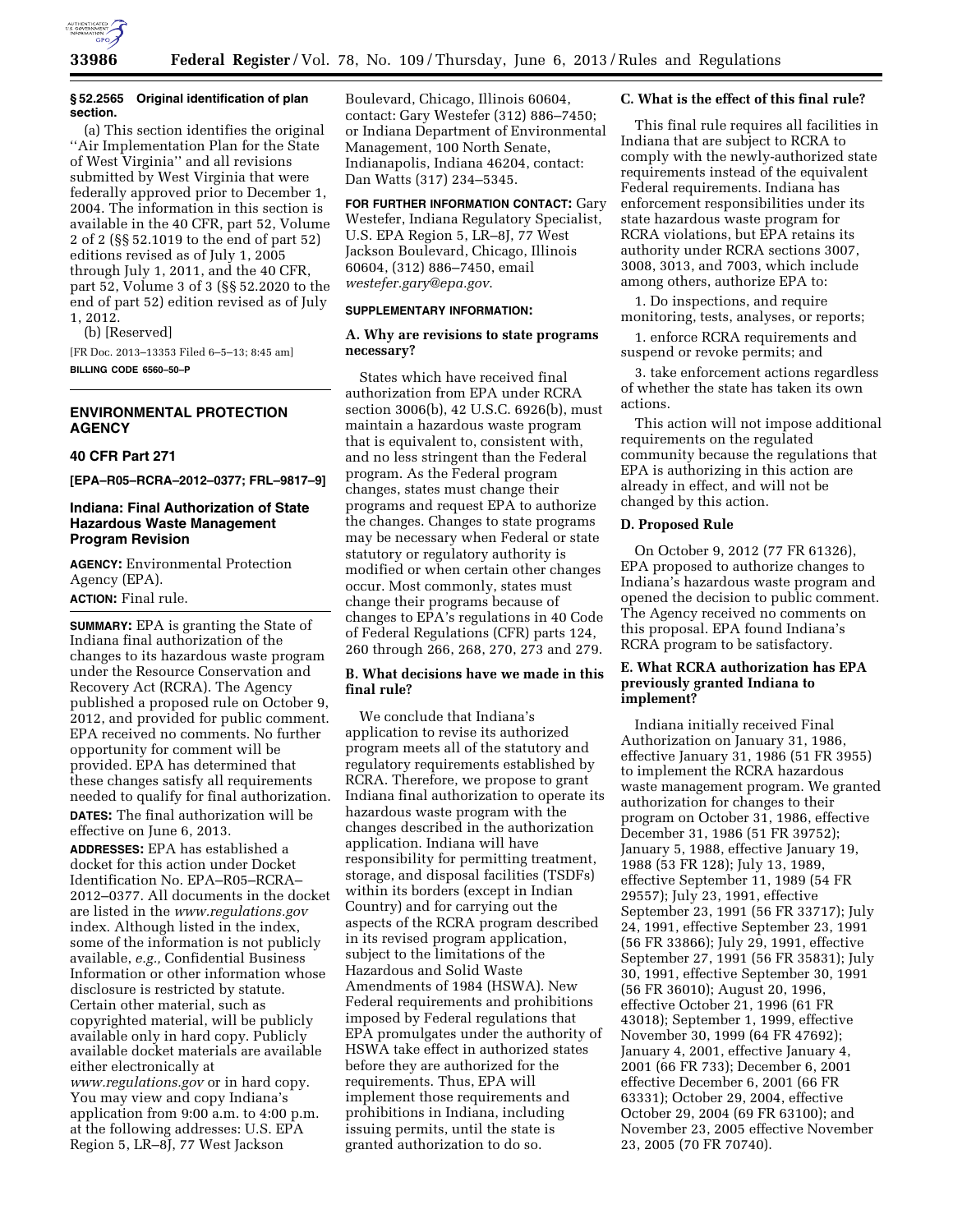# **F. What changes are we proposing with today's action?**

On March 5, 2007, May 1, 2009, and October 25, 2011, Indiana submitted final program revision applications, seeking authorization of its changes in accordance with 40 CFR 271.21. We have determined that Indiana's hazardous waste program revisions satisfy all of the requirements necessary to qualify for Final Authorization. Therefore, we are granting Indiana final authorization for the following program changes (a table with the complete state analogues is provided in the October 9, 2012 proposed rule):

- Burning of Hazardous Wastes in Boilers and Industrial Furnaces, Checklist 85, February 21, 1991 (56 FR 7134);
- Burning of Hazardous Wastes in Boilers and Industrial Furnaces; Corrections and Technical Amendments I, Checklist 94, July 17, 1991 (56 FR 32688);
- Burning of Hazardous Wastes in Boilers and Industrial Furnaces; Technical Amendments II, Checklist 96, August 27, 1991 (56 FR 42504);
- Coke Ovens Administrative Stay, Checklist 98, September 5, 1991 (56 FR 43874);
- Burning of Hazardous Wastes in Boilers and Industrial Furnaces; Technical Amendments III, Checklist 111, August 25, 1992 (57 FR 38558);
- Burning of Hazardous Wastes in Boilers and Industrial Furnaces; Technical Amendment IV, Checklist 114, September 30, 1992 (57 FR 44999);
- Boilers and Industrial Furnaces; Changes for Consistency with New Air Regulations, Checklist 125, July 20, 1993 (58 FR 38816);
- Boilers and Industrial Furnaces; Administrative Stay and Interim Standards for Bevill Residues, Checklist 127, November 9, 1993 (58 FR 59598);
- Hazardous Air Pollutant Standards; Technical Corrections, Checklist 188.2, July 3, 2001 (66 FR 42292);
- Zinc Fertilizers Made From Recycled Hazardous Secondary Materials, Checklist 200, July 24, 2002 (67 FR 48393);
- Land Disposal Restrictions: National Treatment Variance to Designate New Treatment Subcategories for Radioactively Contaminated Cadmium, Mercury, and Silver Containing Batteries, Checklist 201, October 7, 2002 (67 FR 62617);
- NESHAP: Standards for Hazardous Air Pollutants for Hazardous Waste Combustors-Corrections, Checklist 202, December 19, 2002 (67 FR 77687);
- Hazardous Waste Management System; Identification and Listing of

Hazardous Waste; Recycled Used Oil Management Standards, Checklist 203, July 30, 2003 (68 FR 44659);

- National Emission Standards for Hazardous Air Pollutants: Surface Coating of Automobiles and Light-Duty Trucks, Checklist 205, April 26, 2004 (69 FR 22601)
- Hazardous Waste—Nonwastewaters From Production of Dyes, Pigments and Food, Drug and Cosmetic Colorants; Mass Loadings-Based Listing, Checklist 206, February 24, 2005 (70 FR 9138), as amended, Checklist 206.1, June 16, 2005 (70 FR 35032);
- Hazardous Waste Management System; Modification of the Hazardous Waste Manifest System, Checklist 207, March 4, 2005 (70 FR 10776), as amended, Checklist 207.1, June 16, 2005 (70 FR 35034);
- Waste Management System; Testing and Monitoring Activities; Methods Innovation Rule and SW–846 Final Update IIIB, Checklist 208, June 14, 2005 (70 FR 34537), as amended, Checklist 208.1, August 1, 2005 (70 FR 44151);
- Hazardous Waste Management System; Modification of the Hazardous Waste Program; Mercury Containing Equipment, Checklist 209, August 5, 2005 (70 FR 45507);
- Standardized Permit for RCRA Hazardous Waste Management Facilities, Checklist 210, September 8, 2005 (70 FR 53420);
- Revision of Wastewater Treatment Exemptions for Hazardous Waste Mixtures, Checklist 211, October 4, 2005 (70 FR 57769);
- NESHAP: Final Standards for Hazardous Waste Combustors (Phase I Final Replacement Standards and Phase II), Checklist 212, October 12, 2005 (70 FR 59402); Burden Reduction Initiative, Checklist 213, April 4, 2006 (71 FR 16862);
- Corrections to Errors in the Code of Federal Regulations, Checklist 214, July 14, 2006 (71 FR 40254);
- Cathode Ray Tube Exclusion, Checklist 215, July 28, 2006 (71 FR 42928);
- Exclusion of Oil Bearing Secondary Materials Processed in a Gasification System to Produce Synthesis Gas, Checklist 216, January 2, 2008 (73 FR 57);
- NESHAP: Final Standards for Hazardous Waste Combustors (Phase I Final Replacement Standards and Phase II) Amendments, Checklist 217, April 8, 2008 (73 FR 18970);
- Wastewater Treatment Sludges from Auto Manufacturing Zinc Phosphating Processes, Checklist 218, June 4, 2008 (73 FR 31756); and

Academic Laboratories Generator Standards, Checklist 220, December 1, 2008 (73 FR 72912).

## **G. Which revised state rules are different from the Federal rules?**

Indiana has excluded the nondelegable Federal requirements at 40 CFR 268.5, 268.6, 268.42(b), 268.44, and 270.3. EPA will continue to implement those requirements. In 329 IAC 3.1–6– 3, Indiana is more stringent than the Federal requirements: The state has added six hazardous wastes to its acute hazardous waste list that are not acute hazardous wastes in 40 CFR Part 261. In 329 IAC 3.1–9–2, Indiana maintains more stringent levels for groundwater protection for several of the constituents listed in Table 1 of 40 CFR 264.94. There are no ''Broader in Scope'' or other provisions that are more stringent than the Federal requirements in Indiana's rules in this application.

## **H. Who handles permits after the final authorization takes effect?**

Indiana will issue permits for all the provisions for which it is authorized and will administer the permits it issues. EPA will continue to administer any RCRA hazardous waste permits or portions of permits which EPA issues prior to the effective date of this final rule until they expire or are terminated. We will not issue any more new permits or new portions of permits for the provisions listed in the Table above after the effective date of this final rule authorization. EPA will continue to implement and issue permits for HSWA requirements for which Indiana is not yet authorized.

# **I. How does today's action affect Indian Country (18 U.S.C. 1151) in Indiana?**

Indiana is not authorized to carry out its hazardous waste program in ''Indian Country,'' as defined in 18 U.S.C. 1151. Indian Country includes:

1. All lands within the exterior boundaries of Indian Reservations within or abutting the State of Indiana;

2. Any land held in trust by the U.S. for an Indian tribe; and

3. Any other land, whether on or off an Indian reservation that qualifies as Indian Country.

Therefore, this action has no effect on Indian Country. EPA retains the authority to implement and administer the RCRA program in Indian Country.

# **J. What is codification and is EPA codifying Indiana's hazardous waste program as authorized in this rule?**

Codification is the process of placing the state's statutes and regulations that comprise the state's authorized